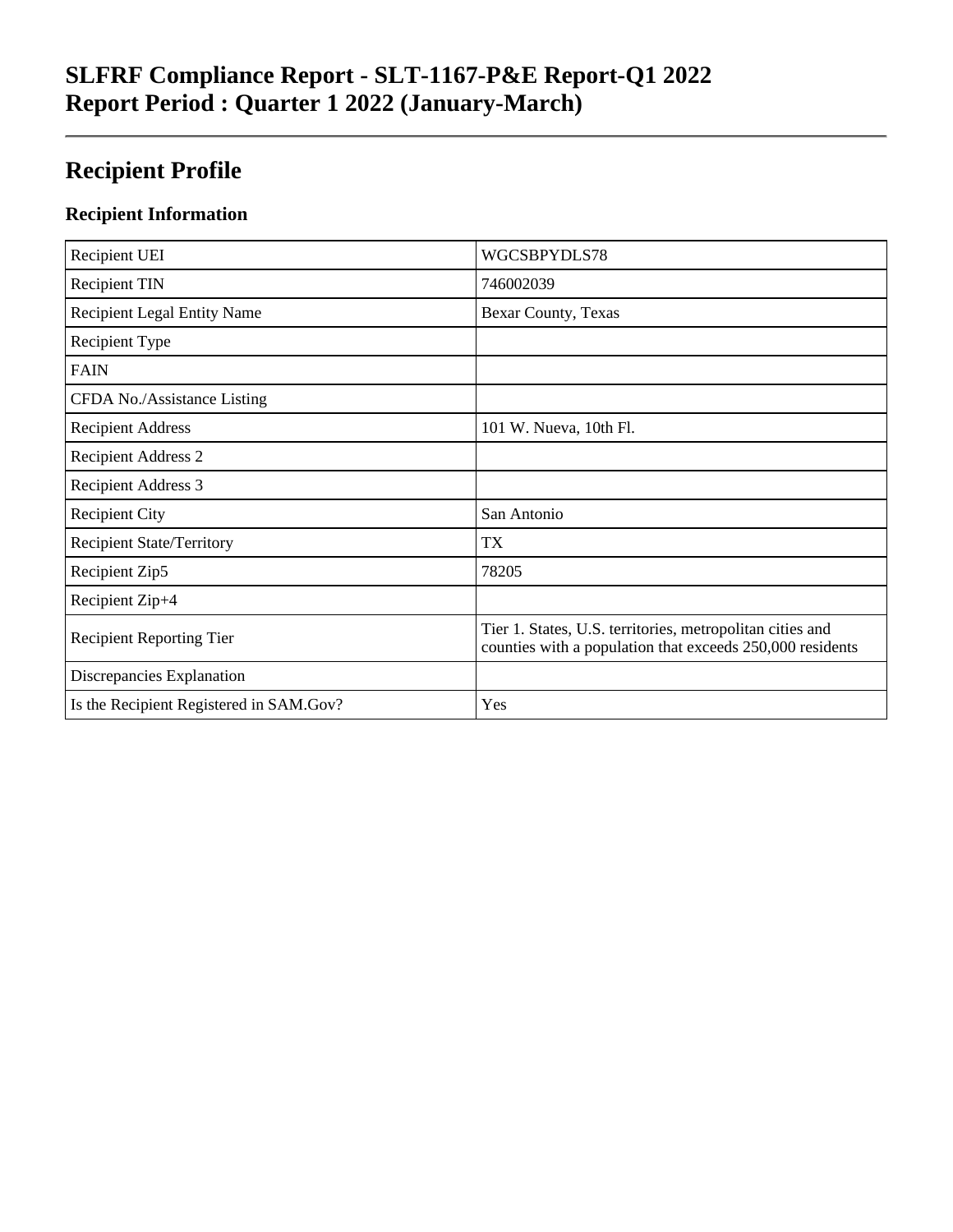# **Project Overview**

### **Project Name: Strategic Development.2**

| Project Identification Number        | 04.06.2021.02                                                                                                                                                                                                                                                                               |
|--------------------------------------|---------------------------------------------------------------------------------------------------------------------------------------------------------------------------------------------------------------------------------------------------------------------------------------------|
| Project Expenditure Category         | 7-Administrative                                                                                                                                                                                                                                                                            |
| Project Expenditure Subcategory      | 7.1-Administrative Expenses                                                                                                                                                                                                                                                                 |
| <b>Status To Completion</b>          | Completed less than 50%                                                                                                                                                                                                                                                                     |
| <b>Adopted Budget</b>                | \$1,307,386.00                                                                                                                                                                                                                                                                              |
| <b>Total Cumulative Obligations</b>  | \$1,307,386.00                                                                                                                                                                                                                                                                              |
| <b>Total Cumulative Expenditures</b> | \$296,047.50                                                                                                                                                                                                                                                                                |
| <b>Current Period Obligations</b>    | \$296,047.50                                                                                                                                                                                                                                                                                |
| <b>Current Period Expenditures</b>   | \$296,047.50                                                                                                                                                                                                                                                                                |
| <b>Project Description</b>           | Bexar County sought assistance to find the highest and best<br>use for all available federal and state resources and other<br>funding sources that can be allocated through a targeted<br>strategic response to assist with the long-term disaster and<br>economic recovery for the County. |

### **Project Name: DSABC One-time Stipend**

| Project Identification Number                                                                                                                                       | 02.08.2022.02                                                                                                                                                                                                                                                         |
|---------------------------------------------------------------------------------------------------------------------------------------------------------------------|-----------------------------------------------------------------------------------------------------------------------------------------------------------------------------------------------------------------------------------------------------------------------|
| Project Expenditure Category                                                                                                                                        | 3-Public Health-Negative Economic Impact: Public Sector<br>Capacity                                                                                                                                                                                                   |
| Project Expenditure Subcategory                                                                                                                                     | 3.1-Public Sector Workforce: Payroll and Benefits for Public<br>Health, Public Safety, or Human Services Workers                                                                                                                                                      |
| <b>Status To Completion</b>                                                                                                                                         | Completed 50% or more                                                                                                                                                                                                                                                 |
| <b>Adopted Budget</b>                                                                                                                                               | \$3,296,246.00                                                                                                                                                                                                                                                        |
| <b>Total Cumulative Obligations</b>                                                                                                                                 | \$3,296,246.00                                                                                                                                                                                                                                                        |
| <b>Total Cumulative Expenditures</b>                                                                                                                                | \$2,914,001.71                                                                                                                                                                                                                                                        |
| <b>Current Period Obligations</b>                                                                                                                                   | \$2,914,001.71                                                                                                                                                                                                                                                        |
| <b>Current Period Expenditures</b>                                                                                                                                  | \$2,914,001.71                                                                                                                                                                                                                                                        |
| <b>Project Description</b>                                                                                                                                          | "Salaries & Wages (Regular), Fringe Benefits for uniformed<br>offices of the Bexar County Sheriff's Office"                                                                                                                                                           |
| Brief description of structure and objectives of assistance<br>program(s), including public health or negative economic<br>impact experienced                       | "Public Health, Public Safety and Human Services Staff<br>salary"                                                                                                                                                                                                     |
| Brief description of recipient's approach to ensuring that<br>response is reasonable and proportional to a public health or<br>negative economic impact of Covid-19 | "Bonus provided to all uniformed officers in the Adult<br>Detention Center(ADC) & Law Enforcement(LE) in effort<br>to retain officers-On 3/2/20, 208 vacancies existed in ADC<br>& 39 in LE; on 3/21/22 numbers increased in ADC with 291<br>& in LE reduced with 32" |
| Number of government FTEs responding to COVID-19<br>supported under this authority                                                                                  | 1,190                                                                                                                                                                                                                                                                 |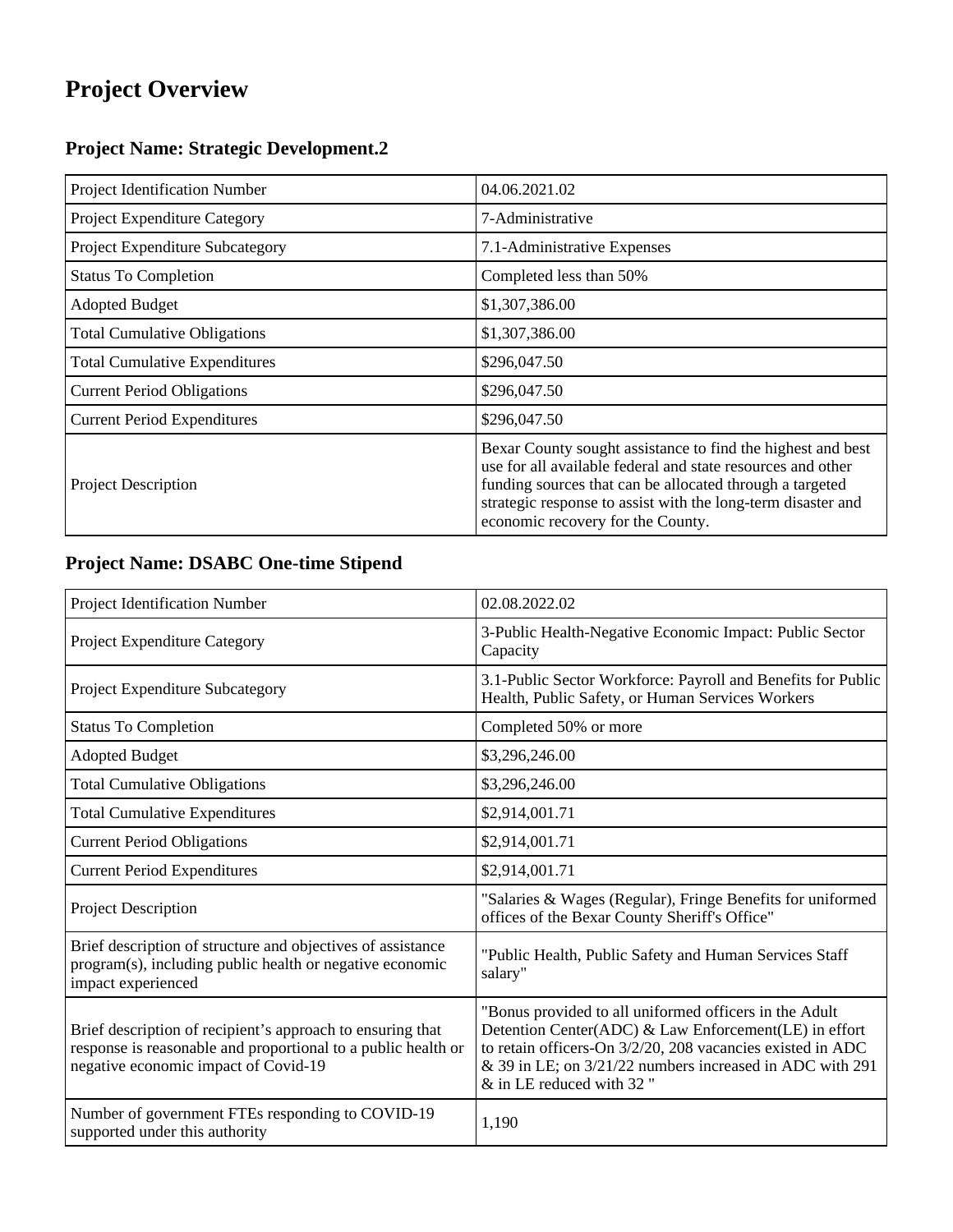### **Project Name: Employee Vaccination Program**

| Project Identification Number                                                                                                                                       | 08.10.2021.03                                                                                                                                                                                                                                                    |
|---------------------------------------------------------------------------------------------------------------------------------------------------------------------|------------------------------------------------------------------------------------------------------------------------------------------------------------------------------------------------------------------------------------------------------------------|
| Project Expenditure Category                                                                                                                                        | 1-Public Health                                                                                                                                                                                                                                                  |
| Project Expenditure Subcategory                                                                                                                                     | 1.1-COVID-19 Vaccination                                                                                                                                                                                                                                         |
| <b>Status To Completion</b>                                                                                                                                         | Completed                                                                                                                                                                                                                                                        |
| <b>Adopted Budget</b>                                                                                                                                               | \$2,359,306.53                                                                                                                                                                                                                                                   |
| <b>Total Cumulative Obligations</b>                                                                                                                                 | \$2,359,306.53                                                                                                                                                                                                                                                   |
| <b>Total Cumulative Expenditures</b>                                                                                                                                | \$2,359,306.53                                                                                                                                                                                                                                                   |
| <b>Current Period Obligations</b>                                                                                                                                   | \$2,359,306.53                                                                                                                                                                                                                                                   |
| <b>Current Period Expenditures</b>                                                                                                                                  | \$2,359,306.53                                                                                                                                                                                                                                                   |
| <b>Project Description</b>                                                                                                                                          | Bexar County Employee vaccination incentive program                                                                                                                                                                                                              |
| Brief description of structure and objectives of assistance<br>program(s), including public health or negative economic<br>impact experienced                       | COVID-19 Mitigation and Prevention - Vaccination<br><b>Incentive Program for Bexar County Employees</b>                                                                                                                                                          |
| Brief description of recipient's approach to ensuring that<br>response is reasonable and proportional to a public health or<br>negative economic impact of Covid-19 | Employees continued services without disruption throughout<br>the pandemic under difficult circumstances finding<br>alternatives to engage with the constituency; program<br>provided incentives to employees who received a<br>vaccination and motivate others. |

### **Project Name: Housing Policy Framework**

| Project Identification Number        | 09.07.2021.01                   |
|--------------------------------------|---------------------------------|
| Project Expenditure Category         | 7-Administrative                |
| Project Expenditure Subcategory      | 7.1-Administrative Expenses     |
| <b>Status To Completion</b>          | Completed                       |
| <b>Adopted Budget</b>                | \$19,500.00                     |
| <b>Total Cumulative Obligations</b>  | \$19,500.00                     |
| <b>Total Cumulative Expenditures</b> | \$19,500.00                     |
| <b>Current Period Obligations</b>    | \$19,500.00                     |
| <b>Current Period Expenditures</b>   | \$19,500.00                     |
| <b>Project Description</b>           | <b>Housing Policy Framework</b> |

### **Project Name: Collective Bargaining Agreement**

| Project Identification Number          | 09.14.2021.05                                                                                                    |
|----------------------------------------|------------------------------------------------------------------------------------------------------------------|
| <b>Project Expenditure Category</b>    | 3-Public Health-Negative Economic Impact: Public Sector<br>Capacity                                              |
| <b>Project Expenditure Subcategory</b> | 3.1-Public Sector Workforce: Payroll and Benefits for Public<br>Health, Public Safety, or Human Services Workers |
| <b>Status To Completion</b>            | Completed 50% or more                                                                                            |
| <b>Adopted Budget</b>                  | \$5,160,000.00                                                                                                   |
| <b>Total Cumulative Obligations</b>    | \$5,160,000.00                                                                                                   |
|                                        |                                                                                                                  |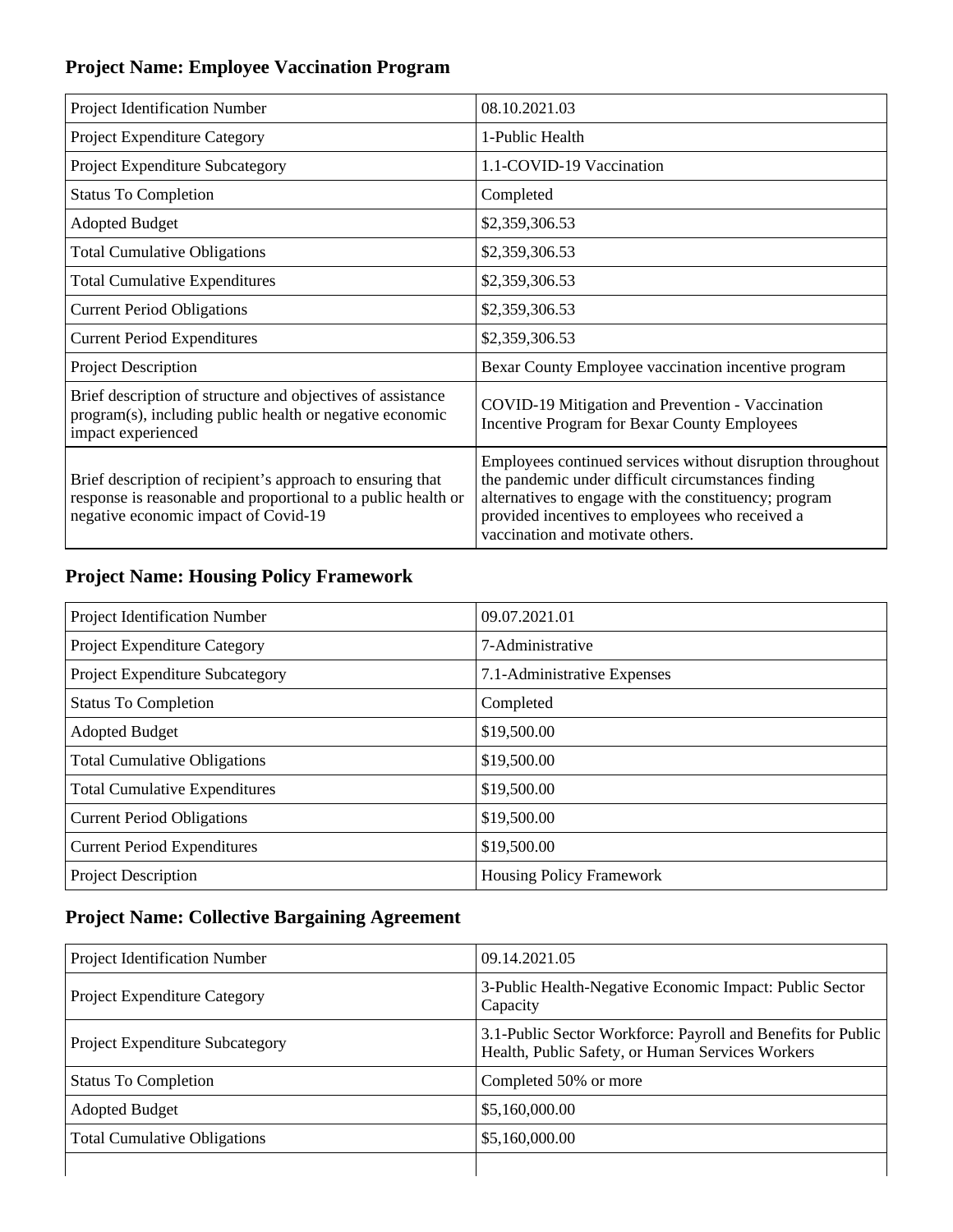| <b>Total Cumulative Expenditures</b>                                                                                                                                | \$440,110.34                                                                                                                                                                                                                                                           |
|---------------------------------------------------------------------------------------------------------------------------------------------------------------------|------------------------------------------------------------------------------------------------------------------------------------------------------------------------------------------------------------------------------------------------------------------------|
| <b>Current Period Obligations</b>                                                                                                                                   | \$440,110.34                                                                                                                                                                                                                                                           |
| <b>Current Period Expenditures</b>                                                                                                                                  | \$440,110.34                                                                                                                                                                                                                                                           |
| <b>Project Description</b>                                                                                                                                          | "Salaries & Wages (Regular), Fringe Benefits for uniformed<br>offices of the Bexar County Sheriff's Office"                                                                                                                                                            |
| Brief description of structure and objectives of assistance<br>program(s), including public health or negative economic<br>impact experienced                       | "Public Health, Public Safety and Human Services Staff<br>salary"                                                                                                                                                                                                      |
| Brief description of recipient's approach to ensuring that<br>response is reasonable and proportional to a public health or<br>negative economic impact of Covid-19 | "Bonus provided to all uniformed officers in the Adult"<br>Detention Center(ADC) & Law Enforcement(LE) in effort<br>to retain officers-On 3/2/20, 208 vacancies existed in ADC<br>& 39 in LE; on 3/21/22 numbers increased in ADC with 291<br>& in LE reduced with 32" |
| Number of government FTEs responding to COVID-19<br>supported under this authority                                                                                  | 1,226                                                                                                                                                                                                                                                                  |

### **Project Name: Personnel - Social & Community Investment**

| Project Identification Number                                                                                                                                       | 09.14.2021.02                                                                                                                                                                                                                                                                                                                                                                                                                                                                                                                                                                                                                                                                                                                          |
|---------------------------------------------------------------------------------------------------------------------------------------------------------------------|----------------------------------------------------------------------------------------------------------------------------------------------------------------------------------------------------------------------------------------------------------------------------------------------------------------------------------------------------------------------------------------------------------------------------------------------------------------------------------------------------------------------------------------------------------------------------------------------------------------------------------------------------------------------------------------------------------------------------------------|
| Project Expenditure Category                                                                                                                                        | 3-Public Health-Negative Economic Impact: Public Sector<br>Capacity                                                                                                                                                                                                                                                                                                                                                                                                                                                                                                                                                                                                                                                                    |
| Project Expenditure Subcategory                                                                                                                                     | 3.1-Public Sector Workforce: Payroll and Benefits for Public<br>Health, Public Safety, or Human Services Workers                                                                                                                                                                                                                                                                                                                                                                                                                                                                                                                                                                                                                       |
| <b>Status To Completion</b>                                                                                                                                         | Completed less than 50%                                                                                                                                                                                                                                                                                                                                                                                                                                                                                                                                                                                                                                                                                                                |
| <b>Adopted Budget</b>                                                                                                                                               | \$16,282,499.00                                                                                                                                                                                                                                                                                                                                                                                                                                                                                                                                                                                                                                                                                                                        |
| <b>Total Cumulative Obligations</b>                                                                                                                                 | \$16,282,499.00                                                                                                                                                                                                                                                                                                                                                                                                                                                                                                                                                                                                                                                                                                                        |
| <b>Total Cumulative Expenditures</b>                                                                                                                                | \$372,862.91                                                                                                                                                                                                                                                                                                                                                                                                                                                                                                                                                                                                                                                                                                                           |
| <b>Current Period Obligations</b>                                                                                                                                   | \$329,925.29                                                                                                                                                                                                                                                                                                                                                                                                                                                                                                                                                                                                                                                                                                                           |
| <b>Current Period Expenditures</b>                                                                                                                                  | \$329,925.29                                                                                                                                                                                                                                                                                                                                                                                                                                                                                                                                                                                                                                                                                                                           |
| Project Description                                                                                                                                                 | Salaries & Wages (Regular), Fringe Benefits. Planning for<br>disaster recovery<br>Program Assistance Specialists (2 positions)- Assist County<br>residents with obtaining services<br>Manager (30%) – Provide oversight and manage contracts<br>with outside agencies that support critical programs that<br>address the needs of residents within the County<br>Pretrial Bond Officer III (3 Positions) - Supervise defendants<br>on GPS conditions<br>Pretrial Bond Officer I (2 Positions) - Point of contact for<br>victims of domestic violence<br>Pretrial Supervisor - Supervisor Pretrial Bond Officers in the<br><b>Domestic Violence Division</b><br>Domestic Violence Service Positions - Backlog Project (32<br>positions) |
| Brief description of structure and objectives of assistance<br>program(s), including public health or negative economic<br>impact experienced                       | Public Health, Public Safety and Human Services Staff<br>salary                                                                                                                                                                                                                                                                                                                                                                                                                                                                                                                                                                                                                                                                        |
| Brief description of recipient's approach to ensuring that<br>response is reasonable and proportional to a public health or<br>negative economic impact of Covid-19 | administer the County ARPA program on an ongoing basis<br>as it relates to: the distribution of funds, timeline for using<br>funds, transfer of funds to different organizations, program<br>administration, reporting                                                                                                                                                                                                                                                                                                                                                                                                                                                                                                                 |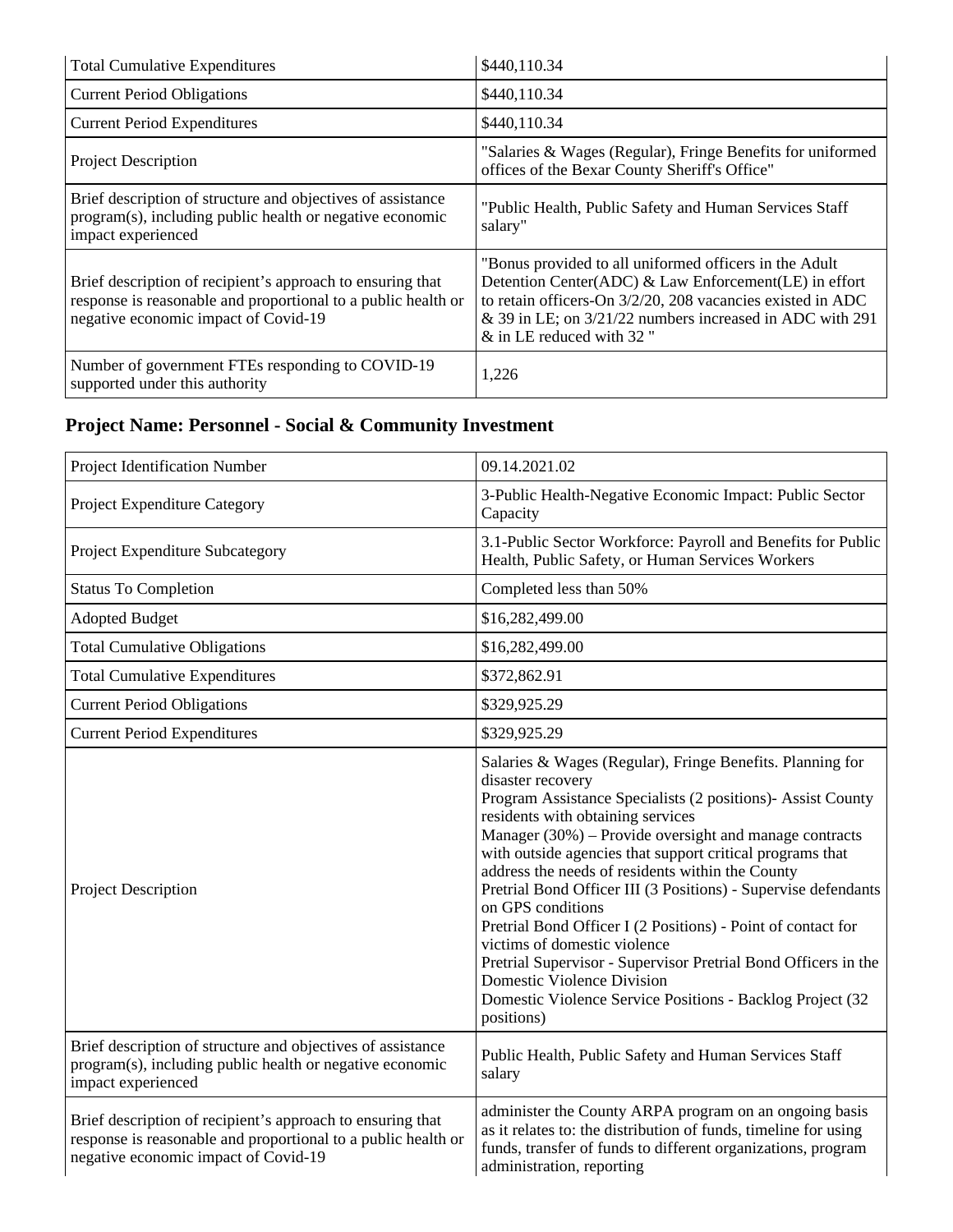#### **Project Name: Personnel - Administration**

| Project Identification Number                                                                                                                                       | 09.14.2021.01                                                                                                                                                                                                                                                                                                                                                                         |
|---------------------------------------------------------------------------------------------------------------------------------------------------------------------|---------------------------------------------------------------------------------------------------------------------------------------------------------------------------------------------------------------------------------------------------------------------------------------------------------------------------------------------------------------------------------------|
| Project Expenditure Category                                                                                                                                        | 3-Public Health-Negative Economic Impact: Public Sector<br>Capacity                                                                                                                                                                                                                                                                                                                   |
| Project Expenditure Subcategory                                                                                                                                     | 3.1-Public Sector Workforce: Payroll and Benefits for Public<br>Health, Public Safety, or Human Services Workers                                                                                                                                                                                                                                                                      |
| <b>Status To Completion</b>                                                                                                                                         | Completed less than 50%                                                                                                                                                                                                                                                                                                                                                               |
| <b>Adopted Budget</b>                                                                                                                                               | \$1,796,033.00                                                                                                                                                                                                                                                                                                                                                                        |
| <b>Total Cumulative Obligations</b>                                                                                                                                 | \$1,796,033.00                                                                                                                                                                                                                                                                                                                                                                        |
| <b>Total Cumulative Expenditures</b>                                                                                                                                | \$85,653.59                                                                                                                                                                                                                                                                                                                                                                           |
| <b>Current Period Obligations</b>                                                                                                                                   | \$81,468.60                                                                                                                                                                                                                                                                                                                                                                           |
| <b>Current Period Expenditures</b>                                                                                                                                  | \$81,468.60                                                                                                                                                                                                                                                                                                                                                                           |
| Project Description                                                                                                                                                 | Salaries & Wages (Regular), Fringe Benefits. For staff<br>(Program Assistance Specialist, Supervisor Fiscal Reporting,<br>Accountant II, and Intake Worker) in the County Auditor's<br>Office, and Community & Economic Development<br>Department to assist with managing ARPA SLFRF financial<br>records, and to support programs that support the needs of<br>the county residents. |
| Brief description of structure and objectives of assistance<br>program(s), including public health or negative economic<br>impact experienced                       | Public Health, Public Safety and Human Services Staff<br>salary                                                                                                                                                                                                                                                                                                                       |
| Brief description of recipient's approach to ensuring that<br>response is reasonable and proportional to a public health or<br>negative economic impact of Covid-19 | to ensure compliance with Treasury and other federal, state<br>and local laws/regulations                                                                                                                                                                                                                                                                                             |
| Number of government FTEs responding to COVID-19<br>supported under this authority                                                                                  | 10                                                                                                                                                                                                                                                                                                                                                                                    |

#### **Project Name: COVID-19 Vaccine Public Awareness Campaign - Txc Texas Creative Limited**

| Project Identification Number        | 08.10.2021.02                                                                                                                                                        |
|--------------------------------------|----------------------------------------------------------------------------------------------------------------------------------------------------------------------|
| Project Expenditure Category         | 1-Public Health                                                                                                                                                      |
| Project Expenditure Subcategory      | 1.7-Other COVID-19 Public Health Expenses (including<br>Communications, Enforcement, Isolation/Quarantine)                                                           |
| <b>Status To Completion</b>          | Completed                                                                                                                                                            |
| <b>Adopted Budget</b>                | \$202,761.74                                                                                                                                                         |
| <b>Total Cumulative Obligations</b>  | \$202,761.74                                                                                                                                                         |
| <b>Total Cumulative Expenditures</b> | \$202,761.74                                                                                                                                                         |
| <b>Current Period Obligations</b>    | \$0.27                                                                                                                                                               |
| <b>Current Period Expenditures</b>   | \$0.27                                                                                                                                                               |
|                                      | The County launched a targeted three-month COVID-19<br>vaccine public awareness campaign/outreach effort for<br>unincorporated Bexar County and surrounding suburban |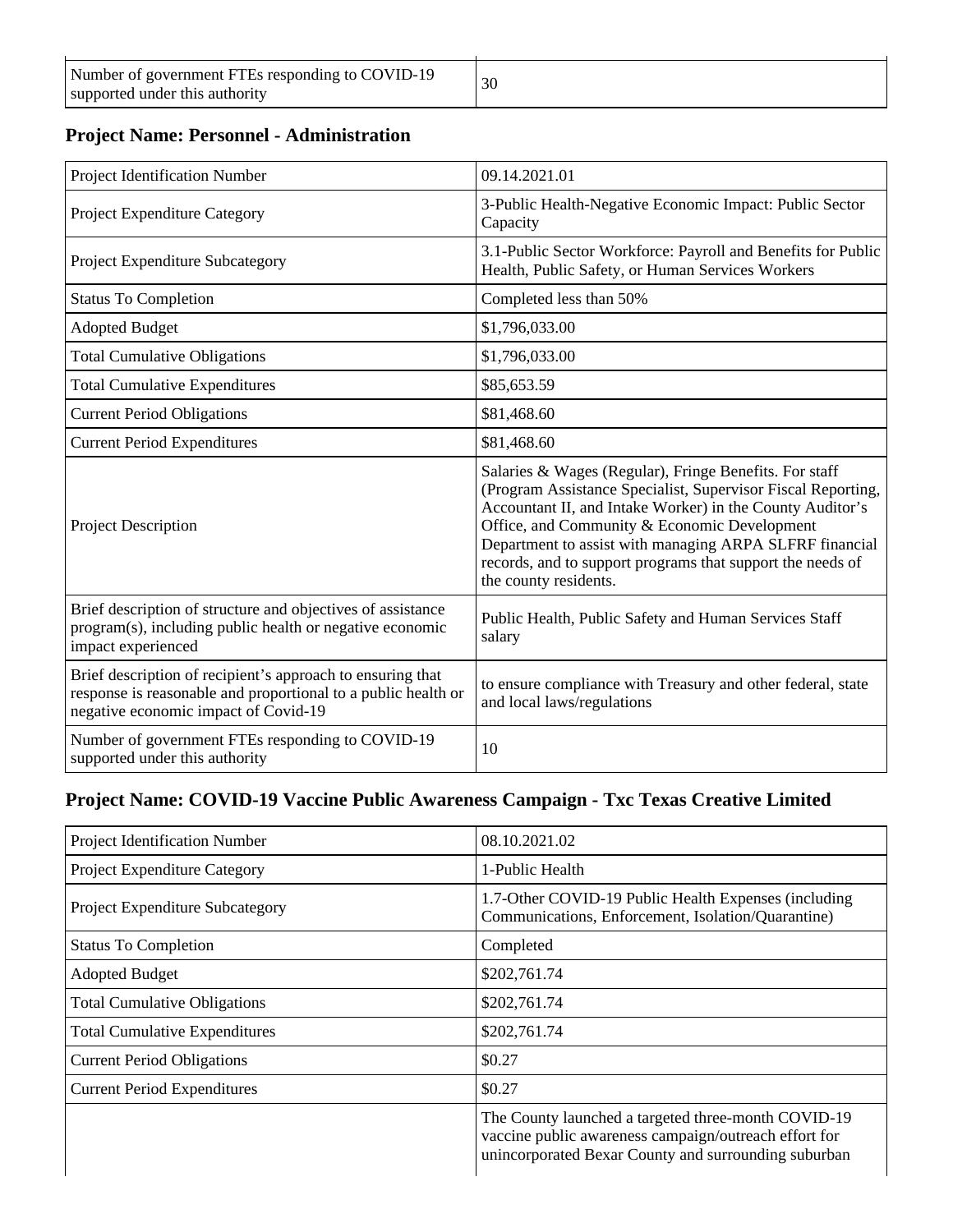| <b>Project Description</b>                                                                                                                                          | cities due to rising positivity rates. Initial launch of this<br>effort included a zip code focused social media campaign;<br>33 billboard locations to run targeted information for a<br>period of three (3) months due to the area's significant rise in<br>positivity rates attributed to the Delta variant. The billboard<br>created 53,947,380 impressions. |
|---------------------------------------------------------------------------------------------------------------------------------------------------------------------|------------------------------------------------------------------------------------------------------------------------------------------------------------------------------------------------------------------------------------------------------------------------------------------------------------------------------------------------------------------|
| What Impacted and/or Disproportionally Impacted<br>population does this project primarily serve?                                                                    | 1 Imp General Public                                                                                                                                                                                                                                                                                                                                             |
| Brief description of structure and objectives of assistance<br>program(s), including public health or negative economic<br>impact experienced                       | COVID-19 Mitigation and Prevention - Public<br><b>Communication efforts</b>                                                                                                                                                                                                                                                                                      |
| Brief description of recipient's approach to ensuring that<br>response is reasonable and proportional to a public health or<br>negative economic impact of Covid-19 | Bexar County conduct a three-month COVID-19 vaccine<br>public awareness campaign for residents in unincorporated<br>Bexar County and suburban cities due to the area's<br>significant rise in positivity rates attributed to the Delta<br>variant.                                                                                                               |

### **Project Name: COVID-19 Vaccine Public Awareness Campaign - Clearchannel**

| Project Identification Number                                                                                                                                       | 08.10.2021.01                                                                                                                                                                                                                                                                                                                                                                                                                                                                                                                             |
|---------------------------------------------------------------------------------------------------------------------------------------------------------------------|-------------------------------------------------------------------------------------------------------------------------------------------------------------------------------------------------------------------------------------------------------------------------------------------------------------------------------------------------------------------------------------------------------------------------------------------------------------------------------------------------------------------------------------------|
| Project Expenditure Category                                                                                                                                        | 1-Public Health                                                                                                                                                                                                                                                                                                                                                                                                                                                                                                                           |
| Project Expenditure Subcategory                                                                                                                                     | 1.7-Other COVID-19 Public Health Expenses (including<br>Communications, Enforcement, Isolation/Quarantine)                                                                                                                                                                                                                                                                                                                                                                                                                                |
| <b>Status To Completion</b>                                                                                                                                         | Completed                                                                                                                                                                                                                                                                                                                                                                                                                                                                                                                                 |
| <b>Adopted Budget</b>                                                                                                                                               | \$116,756.00                                                                                                                                                                                                                                                                                                                                                                                                                                                                                                                              |
| <b>Total Cumulative Obligations</b>                                                                                                                                 | \$116,756.00                                                                                                                                                                                                                                                                                                                                                                                                                                                                                                                              |
| <b>Total Cumulative Expenditures</b>                                                                                                                                | \$116,754.83                                                                                                                                                                                                                                                                                                                                                                                                                                                                                                                              |
| <b>Current Period Obligations</b>                                                                                                                                   | \$0.00                                                                                                                                                                                                                                                                                                                                                                                                                                                                                                                                    |
| <b>Current Period Expenditures</b>                                                                                                                                  | \$0.00                                                                                                                                                                                                                                                                                                                                                                                                                                                                                                                                    |
| Project Description                                                                                                                                                 | The County launched a targeted three-month COVID-19<br>vaccine public awareness campaign/outreach effort for<br>unincorporated Bexar County and surrounding suburban<br>cities due to rising positivity rates. Initial launch of this<br>effort included a zip code focused social media campaign;<br>33 billboard locations to run targeted information for a<br>period of three (3) months due to the area's significant rise in<br>positivity rates attributed to the Delta variant. The billboard<br>produced 47,949,569 impressions. |
| What Impacted and/or Disproportionally Impacted<br>population does this project primarily serve?                                                                    | 1 Imp General Public                                                                                                                                                                                                                                                                                                                                                                                                                                                                                                                      |
| Brief description of structure and objectives of assistance<br>program(s), including public health or negative economic<br>impact experienced                       | COVID-19 Mitigation and Prevention - Public<br><b>Communication efforts</b>                                                                                                                                                                                                                                                                                                                                                                                                                                                               |
| Brief description of recipient's approach to ensuring that<br>response is reasonable and proportional to a public health or<br>negative economic impact of Covid-19 | Bexar County conduct a three-month COVID-19 vaccine<br>public awareness campaign for residents in unincorporated<br>Bexar County and suburban cities due to the area's<br>significant rise in positivity rates attributed to the Delta<br>variant.                                                                                                                                                                                                                                                                                        |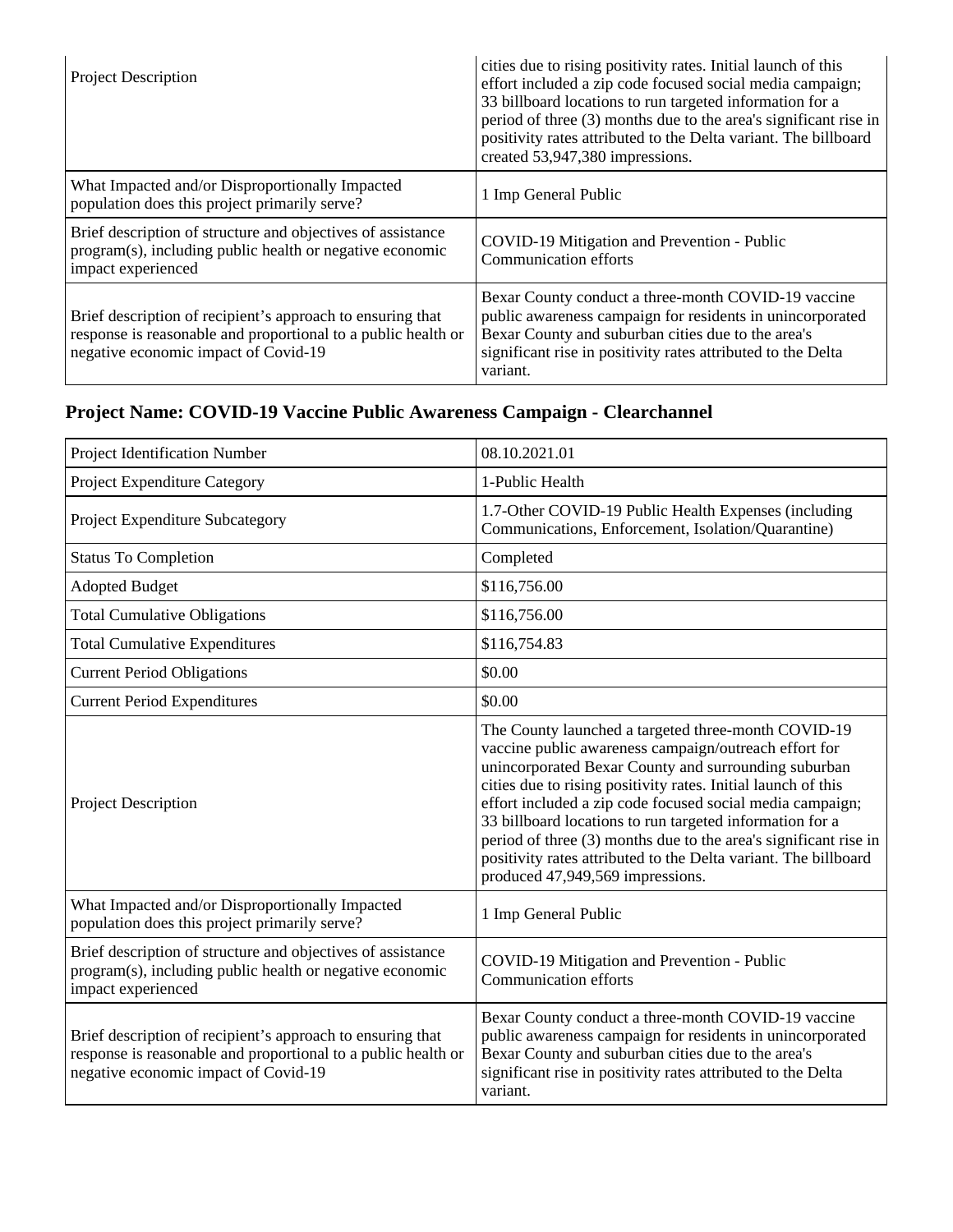## **Subrecipients**

### **Subrecipient Name: Clear Channel Outdoor, LLC**

| <b>TIN</b>                              |                    |
|-----------------------------------------|--------------------|
| Unique Entity Identifer                 |                    |
| <b>POC Email Address</b>                |                    |
| Address Line 1                          | 4830 N Loop 1604 W |
| Address Line 2                          | <b>STE 111</b>     |
| Address Line 3                          |                    |
| City                                    | San Antonio        |
| State                                   | <b>TX</b>          |
| Zip                                     | 78249              |
| $Zip+4$                                 |                    |
| <b>Entity Type</b>                      |                    |
| Is the Recipient Registered in SAM.Gov? | Yes                |

#### **Subrecipient Name: Txc Texas Creative Ltd**

| <b>TIN</b>                              |               |
|-----------------------------------------|---------------|
| Unique Entity Identifer                 |               |
| <b>POC Email Address</b>                |               |
| Address Line 1                          | 334 N Park Dr |
| Address Line 2                          |               |
| Address Line 3                          |               |
| City                                    | San Antonio   |
| <b>State</b>                            | TX            |
| Zip                                     | 78216         |
| $Zip+4$                                 |               |
| <b>Entity Type</b>                      |               |
| Is the Recipient Registered in SAM.Gov? | Yes           |

#### **Subrecipient Name: Guidehouse Inc**

| <b>TIN</b>               |                       |
|--------------------------|-----------------------|
| Unique Entity Identifer  |                       |
| <b>POC Email Address</b> |                       |
| Address Line 1           | 2941 Fairview Park Dr |
| Address Line 2           | Suite 501             |
| Address Line 3           |                       |
| City                     | Falls Church          |
|                          |                       |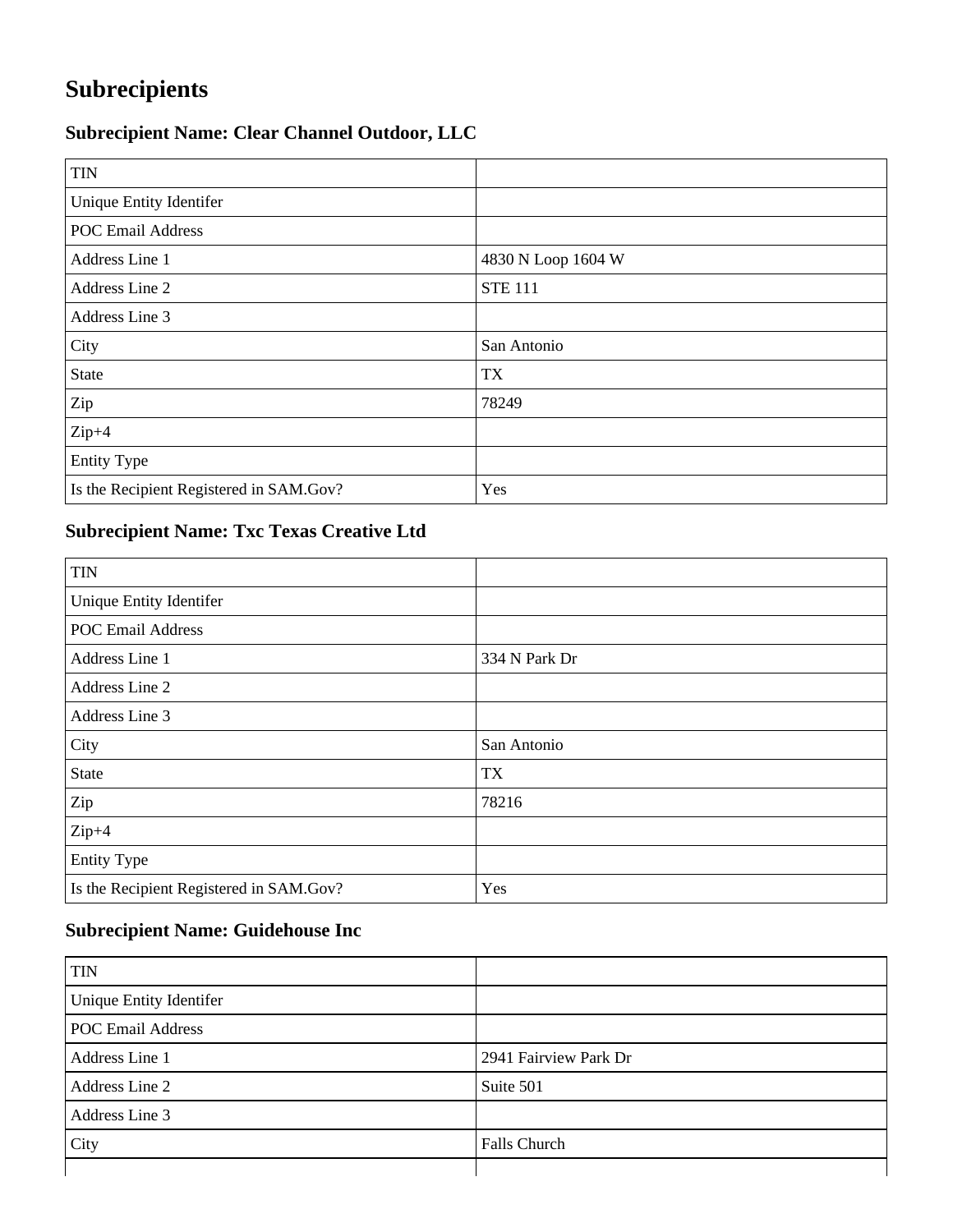| <b>State</b>                            | <b>VA</b> |
|-----------------------------------------|-----------|
| Zip                                     | 22042     |
| $Zip+4$                                 |           |
| <b>Entity Type</b>                      |           |
| Is the Recipient Registered in SAM.Gov? | Yes       |

### **Subrecipient Name: Local Initiatives Support Corporation**

| <b>TIN</b>                              |                     |
|-----------------------------------------|---------------------|
| Unique Entity Identifer                 | KGB4CAJYGJN5        |
| <b>POC Email Address</b>                |                     |
| Address Line 1                          | 28 Liberty St Fl 34 |
| Address Line 2                          |                     |
| Address Line 3                          |                     |
| City                                    | New York            |
| <b>State</b>                            | <b>NY</b>           |
| Zip                                     | 10005               |
| $Zip+4$                                 |                     |
| <b>Entity Type</b>                      | Contractor          |
| Is the Recipient Registered in SAM.Gov? | Yes                 |

### **Subrecipient Name: Clear Channel Outdoor, LLC**

| <b>TIN</b>                              |                    |
|-----------------------------------------|--------------------|
| Unique Entity Identifer                 | DPD1FKEKGAK3       |
| <b>POC Email Address</b>                |                    |
| Address Line 1                          | 4830 N Loop 1604 W |
| Address Line 2                          | <b>STE 111</b>     |
| Address Line 3                          |                    |
| City                                    | San Antonio        |
| <b>State</b>                            | <b>TX</b>          |
| Zip                                     | 78249              |
| $Zip+4$                                 |                    |
| <b>Entity Type</b>                      | Contractor         |
| Is the Recipient Registered in SAM.Gov? | Yes                |

### **Subrecipient Name: Txc Texas Creative Ltd**

| <b>TIN</b>               |               |
|--------------------------|---------------|
| Unique Entity Identifer  | LNCYB7N3MJJ4  |
| <b>POC Email Address</b> |               |
| Address Line 1           | 334 N Park Dr |
|                          |               |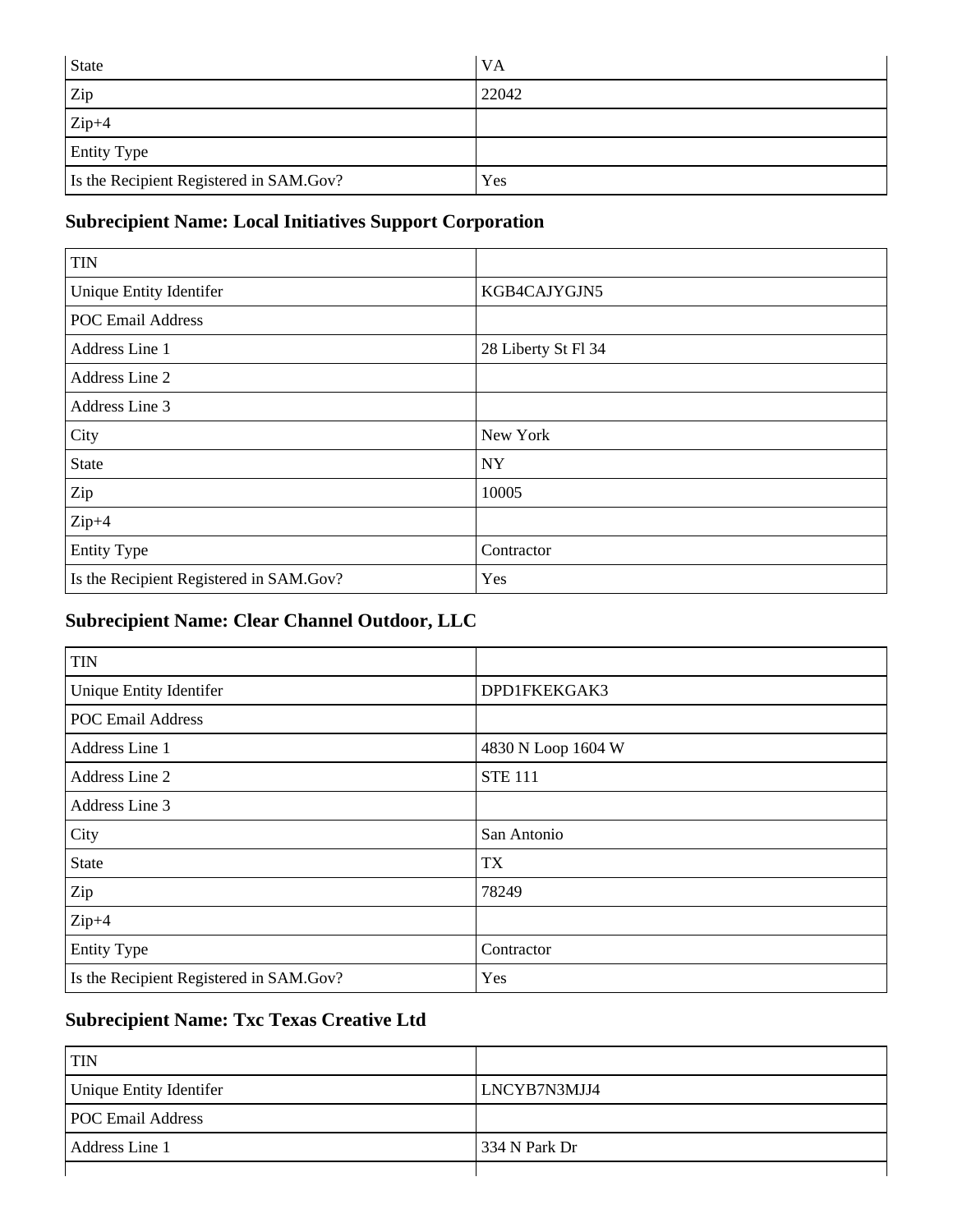| Address Line 2                          |             |
|-----------------------------------------|-------------|
| Address Line 3                          |             |
| City                                    | San Antonio |
| State                                   | TX          |
| Zip                                     | 78216       |
| $Zip+4$                                 |             |
| <b>Entity Type</b>                      | Contractor  |
| Is the Recipient Registered in SAM.Gov? | Yes         |

### **Subrecipient Name: Guidehouse Inc**

| <b>TIN</b>                              |                       |
|-----------------------------------------|-----------------------|
| Unique Entity Identifer                 | N9NJK877QJK9          |
| <b>POC Email Address</b>                |                       |
| Address Line 1                          | 2941 Fairview Park Dr |
| Address Line 2                          | Suite 501             |
| Address Line 3                          |                       |
| City                                    | Falls Church          |
| <b>State</b>                            | <b>VA</b>             |
| Zip                                     | 22042                 |
| $Zip+4$                                 |                       |
| <b>Entity Type</b>                      | Contractor            |
| Is the Recipient Registered in SAM.Gov? | Yes                   |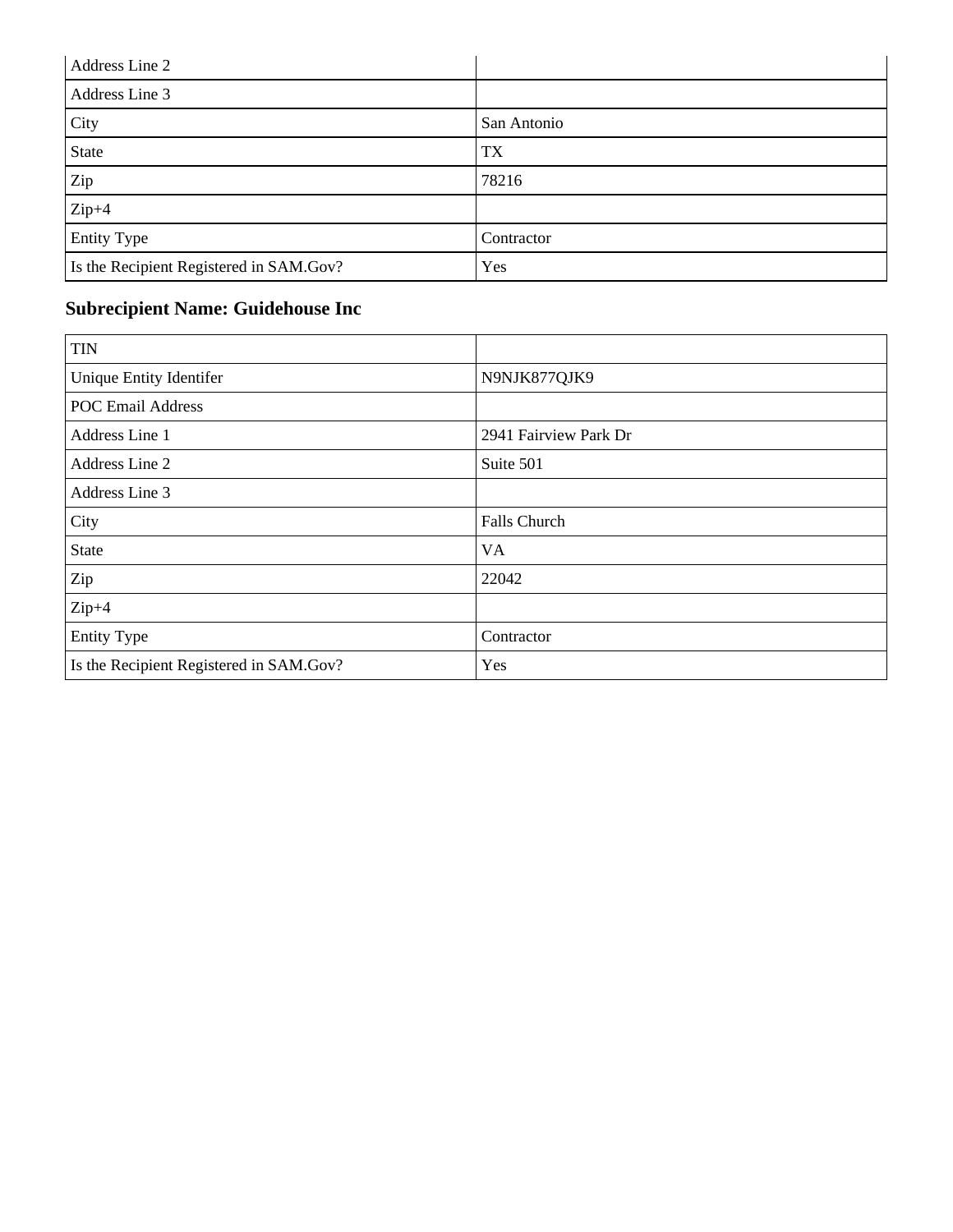## **Subawards**

#### **Subward No: 0406-2021-004**

| Subaward Type                  | <b>Contract: Purchase Order</b>                                                                                                                                                                                                                                                             |
|--------------------------------|---------------------------------------------------------------------------------------------------------------------------------------------------------------------------------------------------------------------------------------------------------------------------------------------|
| <b>Subaward Obligation</b>     | \$1,307,386.00                                                                                                                                                                                                                                                                              |
| <b>Subaward Date</b>           | 1/1/2022                                                                                                                                                                                                                                                                                    |
| Place of Performance Address 1 | 2941 Fairview Park Dr                                                                                                                                                                                                                                                                       |
| Place of Performance Address 2 | Suite 501                                                                                                                                                                                                                                                                                   |
| Place of Performance Address 3 |                                                                                                                                                                                                                                                                                             |
| Place of Performance City      | <b>Falls Church</b>                                                                                                                                                                                                                                                                         |
| Place of Performance State     | VA.                                                                                                                                                                                                                                                                                         |
| Place of Performance Zip       | 22042                                                                                                                                                                                                                                                                                       |
| Place of Performance Zip+4     |                                                                                                                                                                                                                                                                                             |
| Description                    | Bexar County sought assistance to find the highest and best<br>use for all available federal and state resources and other<br>funding sources that can be allocated through a targeted<br>strategic response to assist with the long-term disaster and<br>economic recovery for the County. |
| Subrecipient                   | Guidehouse Inc                                                                                                                                                                                                                                                                              |
| Period of Performance Start    | 1/1/2022                                                                                                                                                                                                                                                                                    |
| Period of Performance End      | 5/1/2022                                                                                                                                                                                                                                                                                    |

#### **Subward No: 2021-789299**

| Subaward Type                  | <b>Contract: Purchase Order</b>                                                                                                                                                                                                                                                                                                                                                                                                                                                                                                           |
|--------------------------------|-------------------------------------------------------------------------------------------------------------------------------------------------------------------------------------------------------------------------------------------------------------------------------------------------------------------------------------------------------------------------------------------------------------------------------------------------------------------------------------------------------------------------------------------|
| Subaward Obligation            | \$116,756.00                                                                                                                                                                                                                                                                                                                                                                                                                                                                                                                              |
| <b>Subaward Date</b>           | 8/10/2021                                                                                                                                                                                                                                                                                                                                                                                                                                                                                                                                 |
| Place of Performance Address 1 | 4830 N Loop 1604 W STE 111                                                                                                                                                                                                                                                                                                                                                                                                                                                                                                                |
| Place of Performance Address 2 |                                                                                                                                                                                                                                                                                                                                                                                                                                                                                                                                           |
| Place of Performance Address 3 |                                                                                                                                                                                                                                                                                                                                                                                                                                                                                                                                           |
| Place of Performance City      | San Antonio                                                                                                                                                                                                                                                                                                                                                                                                                                                                                                                               |
| Place of Performance State     | TX                                                                                                                                                                                                                                                                                                                                                                                                                                                                                                                                        |
| Place of Performance Zip       | 78249                                                                                                                                                                                                                                                                                                                                                                                                                                                                                                                                     |
| Place of Performance Zip+4     |                                                                                                                                                                                                                                                                                                                                                                                                                                                                                                                                           |
| Description                    | The County launched a targeted three-month COVID-19<br>vaccine public awareness campaign/outreach effort for<br>unincorporated Bexar County and surrounding suburban<br>cities due to rising positivity rates. Initial launch of this<br>effort included a zip code focused social media campaign;<br>33 billboard locations to run targeted information for a<br>period of three (3) months due to the area's significant rise in<br>positivity rates attributed to the Delta variant. The billboard<br>produced 47,949,569 impressions. |
| Subrecipient                   | Clear Channel Outdoor, LLC                                                                                                                                                                                                                                                                                                                                                                                                                                                                                                                |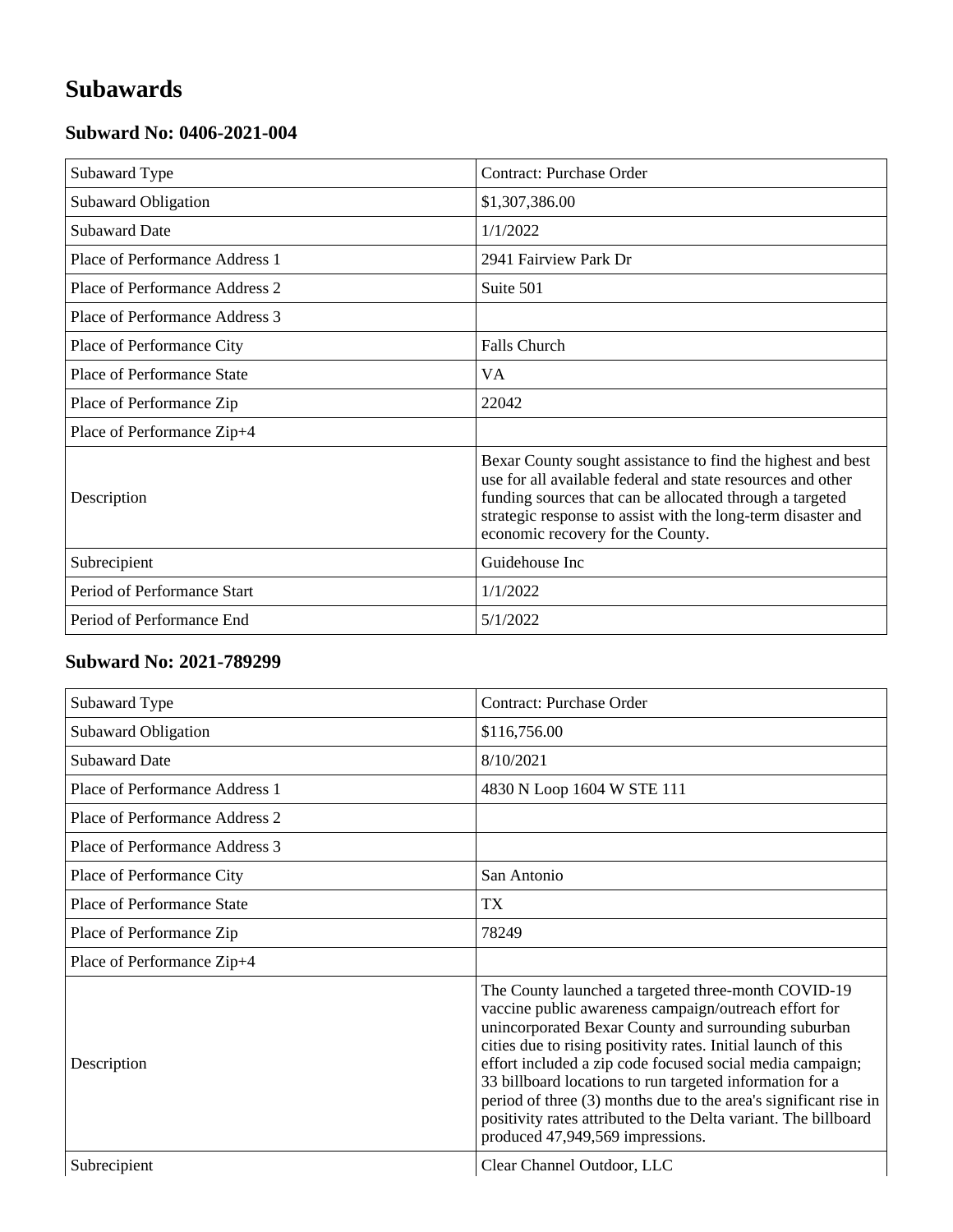| Period of Performance Start      | 8/23/2021  |
|----------------------------------|------------|
| <b>Period of Performance End</b> | 11/14/2021 |

### **Subward No: 2021-187177902**

| Subaward Type                     | <b>Contract: Purchase Order</b>                                                                                                                                                                                                                                                                                                                                                                                                                                                                                                          |
|-----------------------------------|------------------------------------------------------------------------------------------------------------------------------------------------------------------------------------------------------------------------------------------------------------------------------------------------------------------------------------------------------------------------------------------------------------------------------------------------------------------------------------------------------------------------------------------|
| Subaward Obligation               | \$202,761.74                                                                                                                                                                                                                                                                                                                                                                                                                                                                                                                             |
| <b>Subaward Date</b>              | 8/10/2021                                                                                                                                                                                                                                                                                                                                                                                                                                                                                                                                |
| Place of Performance Address 1    | 334 N Park Dr                                                                                                                                                                                                                                                                                                                                                                                                                                                                                                                            |
| Place of Performance Address 2    |                                                                                                                                                                                                                                                                                                                                                                                                                                                                                                                                          |
| Place of Performance Address 3    |                                                                                                                                                                                                                                                                                                                                                                                                                                                                                                                                          |
| Place of Performance City         | San Antonio                                                                                                                                                                                                                                                                                                                                                                                                                                                                                                                              |
| <b>Place of Performance State</b> | <b>TX</b>                                                                                                                                                                                                                                                                                                                                                                                                                                                                                                                                |
| Place of Performance Zip          | 78216                                                                                                                                                                                                                                                                                                                                                                                                                                                                                                                                    |
| Place of Performance Zip+4        |                                                                                                                                                                                                                                                                                                                                                                                                                                                                                                                                          |
| Description                       | The County launched a targeted three-month COVID-19<br>vaccine public awareness campaign/outreach effort for<br>unincorporated Bexar County and surrounding suburban<br>cities due to rising positivity rates. Initial launch of this<br>effort included a zip code focused social media campaign;<br>33 billboard locations to run targeted information for a<br>period of three (3) months due to the area's significant rise in<br>positivity rates attributed to the Delta variant. The billboard<br>created 53,947,380 impressions. |
| Subrecipient                      | <b>Txc Texas Creative Ltd</b>                                                                                                                                                                                                                                                                                                                                                                                                                                                                                                            |
| Period of Performance Start       | 8/23/2021                                                                                                                                                                                                                                                                                                                                                                                                                                                                                                                                |
| Period of Performance End         | 11/14/2021                                                                                                                                                                                                                                                                                                                                                                                                                                                                                                                               |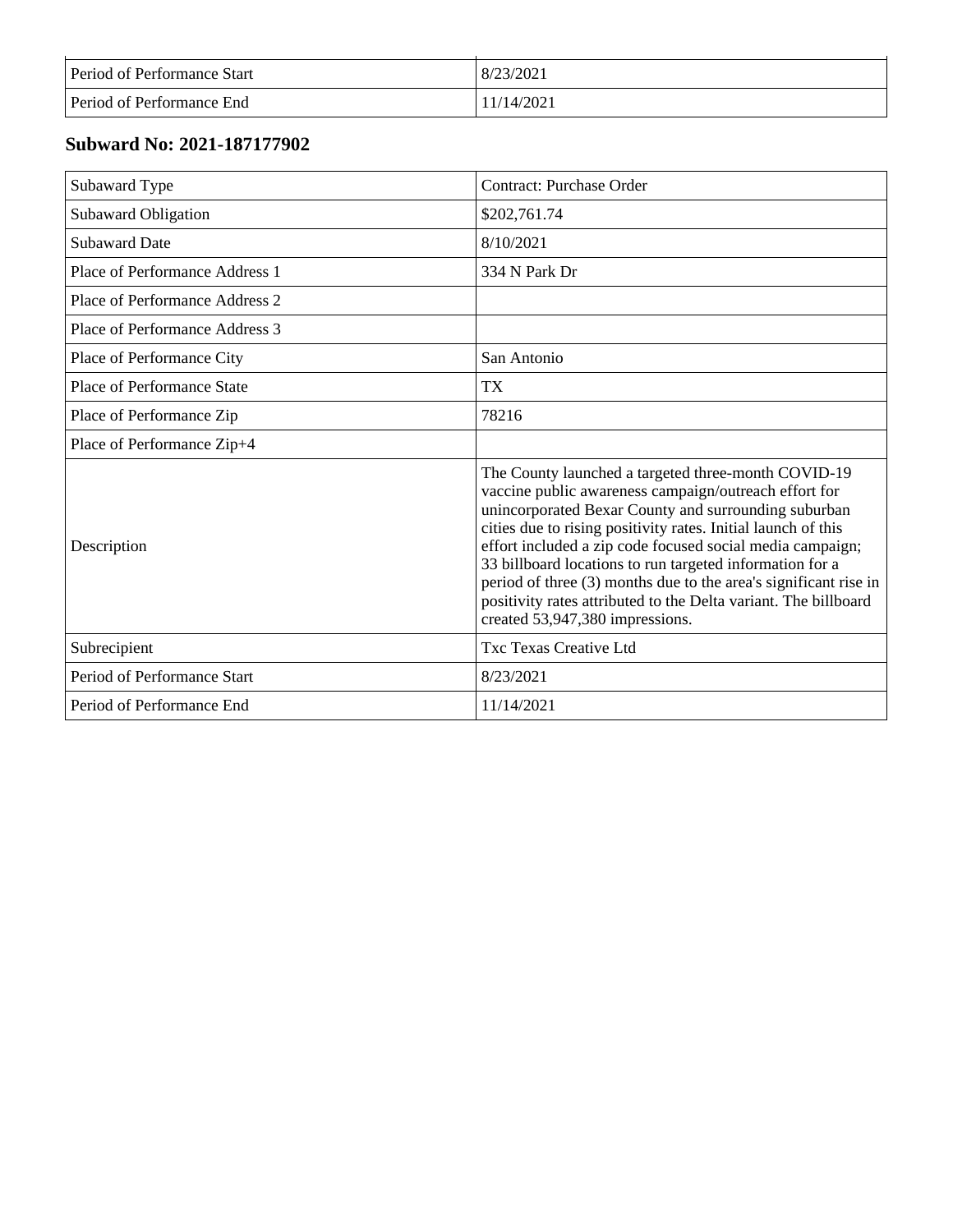## **Expenditures**

### **Expenditures for Awards more than \$50,000**

### **Expenditure: EN-00313024**

| Project Name              | Strategic Development.2         |
|---------------------------|---------------------------------|
| Subaward ID               | SUB-0197486                     |
| Subaward No               | 0406-2021-004                   |
| <b>Subaward Amount</b>    | \$1,307,386.00                  |
| Subaward Type             | <b>Contract: Purchase Order</b> |
| Subrecipient Name         |                                 |
| <b>Expenditure Start</b>  | 1/1/2022                        |
| <b>Expenditure End</b>    | 3/31/2022                       |
| <b>Expenditure Amount</b> | \$296,047.50                    |

### **Expenditure: EN-00056829**

| Project Name              | COVID-19 Vaccine Public Awareness Campaign -<br>Clearchannel |
|---------------------------|--------------------------------------------------------------|
| Subaward ID               |                                                              |
| Subaward No               |                                                              |
| <b>Subaward Amount</b>    | \$0.00                                                       |
| Subaward Type             |                                                              |
| <b>Subrecipient Name</b>  |                                                              |
| <b>Expenditure Start</b>  | 8/23/2021                                                    |
| <b>Expenditure End</b>    | 11/14/2021                                                   |
| <b>Expenditure Amount</b> | \$116,754.83                                                 |

#### **Expenditure: EN-00056830**

| Project Name             | COVID-19 Vaccine Public Awareness Campaign - Txc<br><b>Texas Creative Limited</b> |
|--------------------------|-----------------------------------------------------------------------------------|
| Subaward ID              |                                                                                   |
| Subaward No              |                                                                                   |
| <b>Subaward Amount</b>   | \$0.00                                                                            |
| Subaward Type            |                                                                                   |
| <b>Subrecipient Name</b> |                                                                                   |
| <b>Expenditure Start</b> | 8/23/2021                                                                         |
| <b>Expenditure End</b>   | 11/14/2021                                                                        |
|                          |                                                                                   |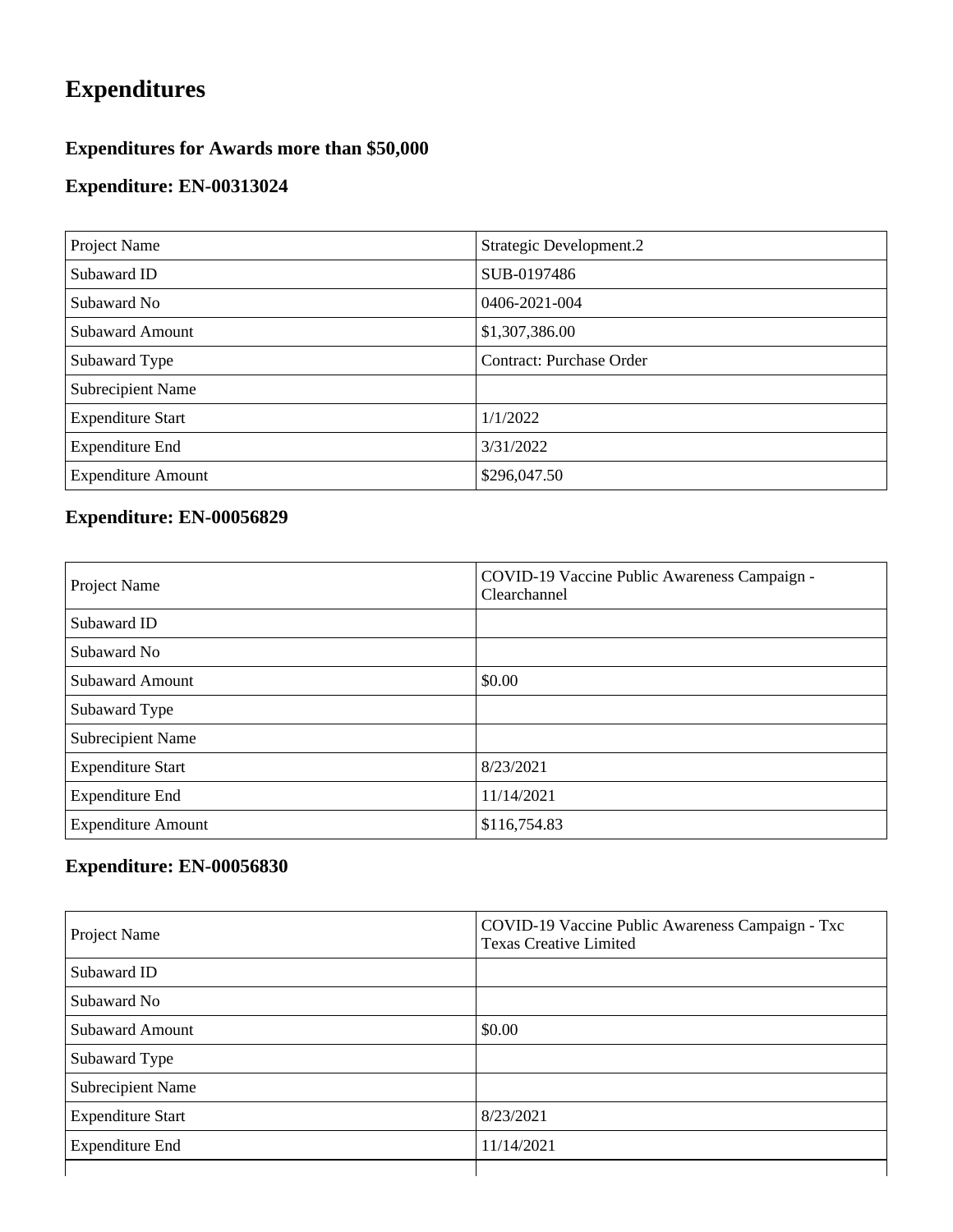#### **Aggregate Expenditures for Awards less than \$50,000**

Expenditure: EN-00305675

| <b>Project Name</b>             | <b>Housing Policy Framework</b> |
|---------------------------------|---------------------------------|
| Subaward Type (Aggregates)      | Aggregate of Contracts Awarded  |
| Total Period Expenditure Amount | \$19,500.00                     |
| Total Period Obligation Amount  | \$19,500.00                     |

#### **Payments To Individuals**

Expenditure: EN-00305739

| Project Name                    | Collective Bargaining Agreement |
|---------------------------------|---------------------------------|
| Total Period Expenditure Amount | \$440,110.34                    |
| Total Period Obligation Amount  | \$5,160,000.00                  |

Expenditure: EN-00305740

| <b>Project Name</b>                   | <b>Employee Vaccination Program</b> |
|---------------------------------------|-------------------------------------|
| Total Period Expenditure Amount       | $\mid$ \$2,359,306.53               |
| <b>Total Period Obligation Amount</b> | $\frac{$2,359,306.53}{}$            |

Expenditure: EN-00305741

| <b>Project Name</b>             | <b>DSABC</b> One-time Stipend |
|---------------------------------|-------------------------------|
| Total Period Expenditure Amount | \$2,914,001.71                |
| Total Period Obligation Amount  | \$3,296,246.00                |

Expenditure: EN-00305737

| <b>Project Name</b>             | Personnel - Administration |
|---------------------------------|----------------------------|
| Total Period Expenditure Amount | \$85,653.59                |
| Total Period Obligation Amount  | \$1,796,033.00             |

Expenditure: EN-00305738

| Project Name                          | <b>Personnel - Social &amp; Community Investment</b> |
|---------------------------------------|------------------------------------------------------|
| Total Period Expenditure Amount       | \$372,862.91                                         |
| <b>Total Period Obligation Amount</b> | \$16,282,499.00                                      |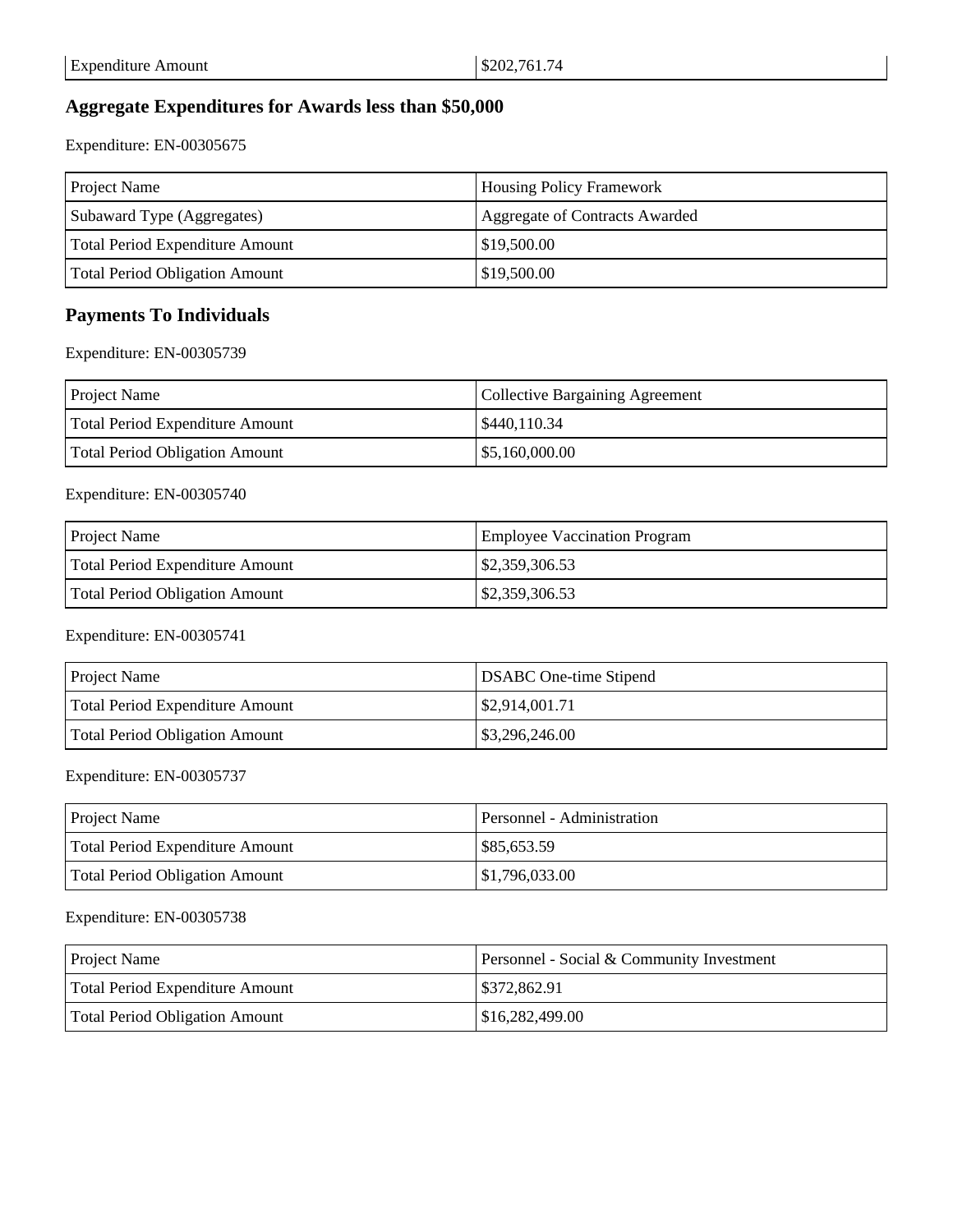## **Report**

### **Revenue Replacement**

| Is your jurisdiction electing to use the standard allowance of<br>up to \$10 million, not to exceed your total award allocation, No<br>for identifying revenue loss? |  |
|----------------------------------------------------------------------------------------------------------------------------------------------------------------------|--|
|----------------------------------------------------------------------------------------------------------------------------------------------------------------------|--|

### **2020**

| <b>Base Year General Revenue</b>                                                                        | \$714,352,694.00                                                                                                                                                                                                                                                                                                                                                                                                                                               |
|---------------------------------------------------------------------------------------------------------|----------------------------------------------------------------------------------------------------------------------------------------------------------------------------------------------------------------------------------------------------------------------------------------------------------------------------------------------------------------------------------------------------------------------------------------------------------------|
| <b>Year End Date</b>                                                                                    | 9/30/2020                                                                                                                                                                                                                                                                                                                                                                                                                                                      |
| Growth Adjustment Used                                                                                  | 6.800%                                                                                                                                                                                                                                                                                                                                                                                                                                                         |
| <b>Actual General Revenue</b>                                                                           | \$691,421,648.00                                                                                                                                                                                                                                                                                                                                                                                                                                               |
| Estimated Revenue Loss Due to Covid-19 Public Health<br>Emergency                                       | \$71,764,795.00                                                                                                                                                                                                                                                                                                                                                                                                                                                |
| Were Fiscal Recovery Funds used to make a deposit into a<br>pension fund?                               | No                                                                                                                                                                                                                                                                                                                                                                                                                                                             |
| Please provide an explanation of how revenue replacement<br>funds were allocated to government services | As reported in our Recovery Report, Bexar County has<br>calculated their 2020 revenue loss, based on the Treasury<br>provided calculation and is still planning the most effective<br>way to utilize these funds for the provision of government<br>services. As the normal budget process is underway, the<br>County will make decision on these funds in the coming<br>months and will update future Recovery Reports. These<br>funds are not yet allocated. |

### **2021**

| <b>Base Year General Revenue</b>                                                                        | \$714,352,694.00                                                                                                                                                                                                                                                                                                                               |
|---------------------------------------------------------------------------------------------------------|------------------------------------------------------------------------------------------------------------------------------------------------------------------------------------------------------------------------------------------------------------------------------------------------------------------------------------------------|
| Year End Date                                                                                           | 9/30/2021                                                                                                                                                                                                                                                                                                                                      |
| Growth Adjustment Used                                                                                  | 6.80%                                                                                                                                                                                                                                                                                                                                          |
| <b>Actual General Revenue</b>                                                                           | \$716,918,907.00                                                                                                                                                                                                                                                                                                                               |
| Estimated Revenue Loss Due to Covid-19 Public Health<br>Emergency                                       | \$98,439,601.00                                                                                                                                                                                                                                                                                                                                |
| Were Fiscal Recovery Funds used to make a deposit into a<br>pension fund?                               | No                                                                                                                                                                                                                                                                                                                                             |
| Please provide an explanation of how revenue replacement<br>funds were allocated to government services | These funds will be transferred into the General Fund to<br>pay for government services including public safety,<br>justice administration, education and recreation, health<br>and public welfare and internal service support. The Rev<br>Replacement Funds represent about 10.5 percent of<br>operating appropriations in the General Fund. |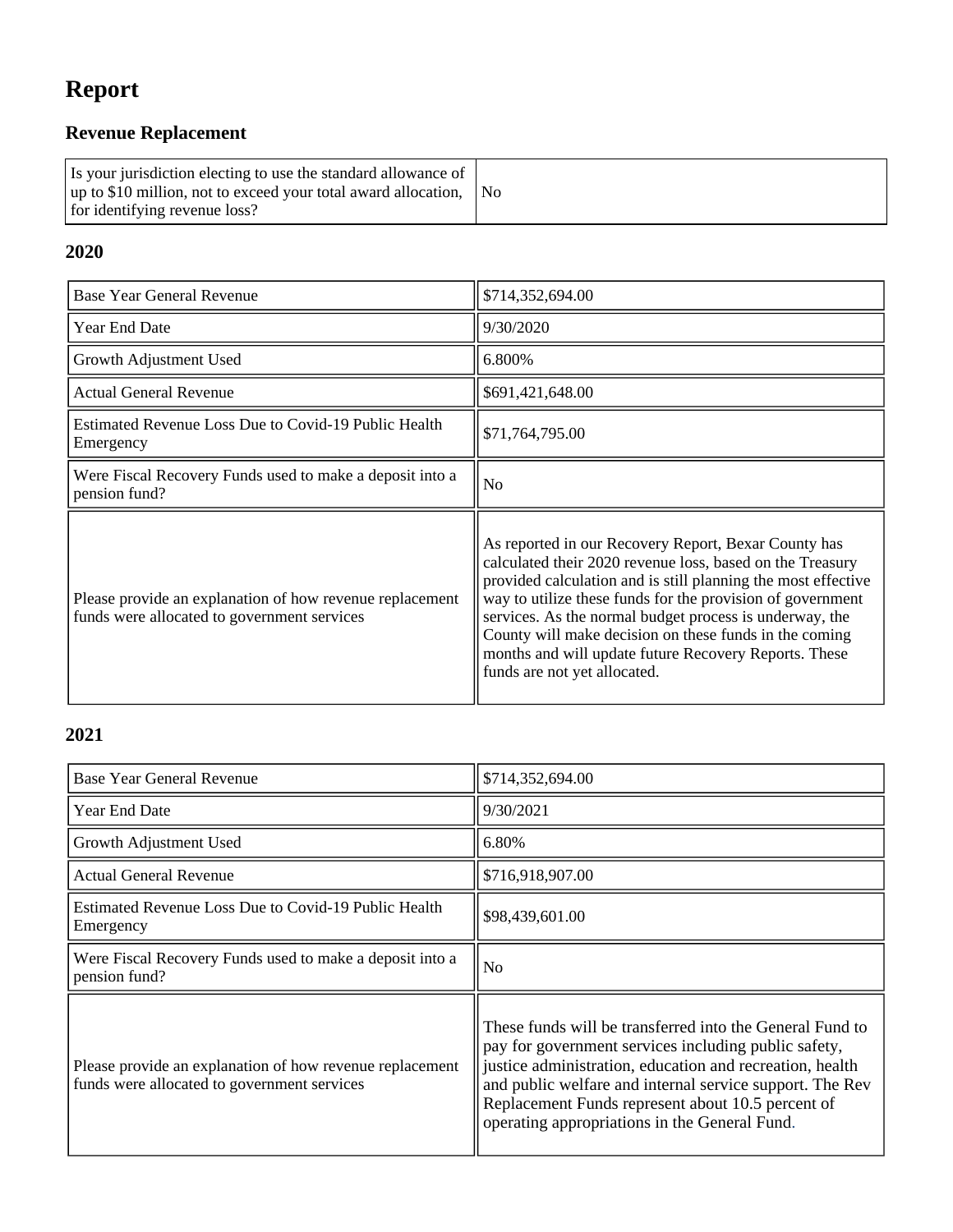### **Ineligible Activities: Tax Offset Provision**

| Revenue-reducing Covered Changes from date of award<br>through July $31, 2021$ |  |
|--------------------------------------------------------------------------------|--|
| Revenue-reducing Covered Changes from August 1, 2021 –<br>September 30, 2021   |  |